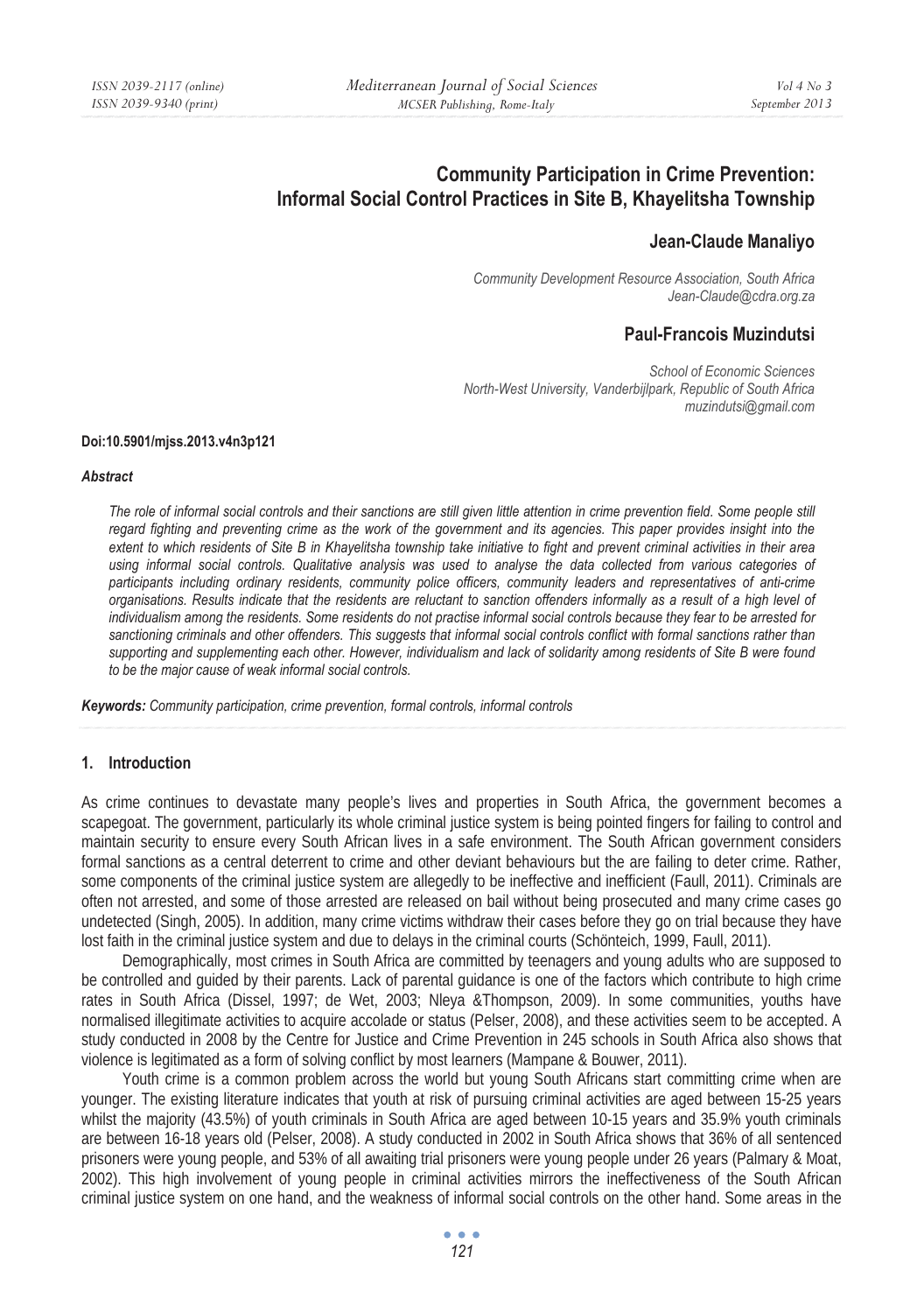| ISSN 2039-2117 (online) | Mediterranean Journal of Social Sciences | Vol 4 No 3     |
|-------------------------|------------------------------------------|----------------|
| ISSN 2039-9340 (print)  | MCSER Publishing, Rome-Italy             | September 2013 |
|                         |                                          |                |

country especially townships, which are predominantly occupied by Black Africans are described as 'no-go' areas or 'warzone' (Mampane & Bouwer, 2011). In South Africa, the term township or location usually refers to the often underdeveloped urban living areas that, from the late 19th century until the end of apartheid, were reserved for nonwhites, principally Black Africans and Coloureds (Estelle, 2003). Most of these townships were built on peripheries of towns and cities far from white occupied areas. The prevalence of crime in townships make people living in the areas be more at risk of being crime and violence victims (Møller, 2005).

The major challenge for the South African government is to mobilise communities to participate in fighting crime, especially in townships. Many South Africans are still seeing controlling and preventing crime as the responsibility of the government alone as they have no role to play. Based on the assumption that community members know their place better than anyone else (Liebermann & Coulson, 2004), ordinary South Africans are to take the first step to fight and control crime in their communities using informal social controls. Crimes are committed on daily basis but community residents take no action other than waiting for formal controls which are allegedly to be weak and ineffective (Schönteich, 1999; Singh, 2005). The fact that criminals live within communities and are often known by community members, it is important to interrogate the role of community residents in preventing and fighting crime in their areas. Thus, the objective of this paper is to investigate how the informal social controls are used as a tool for fighting and preventing criminal activities in Site B, which is a section of Khayelitsha township in Cape Town.

#### **Conceptualising crime and informal social controls**

Crime has been consistently linked to social structures. Numerous investigations show that crime rates in communities are strongly correlated to the extent to which the communities are socially disorganised or organised (Sampson & Groves, 1989; Saegert & Winkel, 2004; Weijters, Scheepers & Gerris, 2009). These investigations are evidently built on the work of Shaw and McKay (Shaw & McKay, 1942, p. 436-441; Sampson & Groves, 1989) who pioneered to link crime to social settings. In their work, Shaw and McKay developed social disorganisation theory which hypothesises that disorganised communities experience high crime rates whilst organised communities experience low crime rates.

Related to the theory of social disorganisation, crime rates are high in disorganised communities because social disorganisation erodes social bonds and increases social disruption in the communities, neighbourhoods, families, and even in the local based organisations including churches (Brewer, Lockhart & Rogers, 1998). As a result of disorganisation, the communities lack common values and social cohesion which are driving forces for the community residents to control crime and maintain security collectively (Kawachi, Kennedy, & Wilkinson, 1999; Steyn, de Beer & Fouché, 2009). In this context, social disorganisation is defined as the inability of community residents to realise their common values and maintain effective social controls (Sampson & Groves, 1989).

Controlling crime is done using either formal controls or informal controls and these controls are differentiated depending on people who administer the controls. Formal controls are deliberately organised and administered by governments to control crime through police and other components of the criminal justice system by sanctioning offenders formally. On other hand social informal controls, which are the main focus of this paper, are imposed and administered by ordinary citizens without external influences; and offenders are informally sanctioned based on shared values in the community. Informal social controls "emerge as products of role relationships established for other purposes" (Kornhauser, 1978, p. 24). In fact, the role of informal social controls may not even be noticed to the fact that they are part and parcel of cultural values and norms of communities. Informal social controls, however, work effectively when community residents are willing to participate in solving their local crime problems. When a community has strong and effective informal social controls crime rates are often low because the informal social controls act as an important mediator between neighbourhood residents and crime (Silver & Miller, 2004).

Informal social controls use sanctions such as shame, condemnation, corporal punishment, isolation, and other detrimental consequences convicted offenders suffer which are not formally specified by law or pronounced by the judge in the disposition (Benson, 1989). These sanctions have a role to play in preventing and deterring criminal activities especially when imposed by family members, friends and neighbours. Empirical evidence in a social survey carried out by the British government on the consequence of arrest found that the majority of people do not consider the punishment associated with arrest as the most important consequence of arrest. Rather, they see informal sanctions such as shame, a tarnished reputation and a negative change in their relationship with family members and friends, as the most important consequence of arrest (Zimring & Hawkins, 1973).

In the absence of informal social sanctions, crimes and other non-conforming activities are learnt, reinforced and even be normalised in the community because formal sanctions do not work effectively without being paired by informal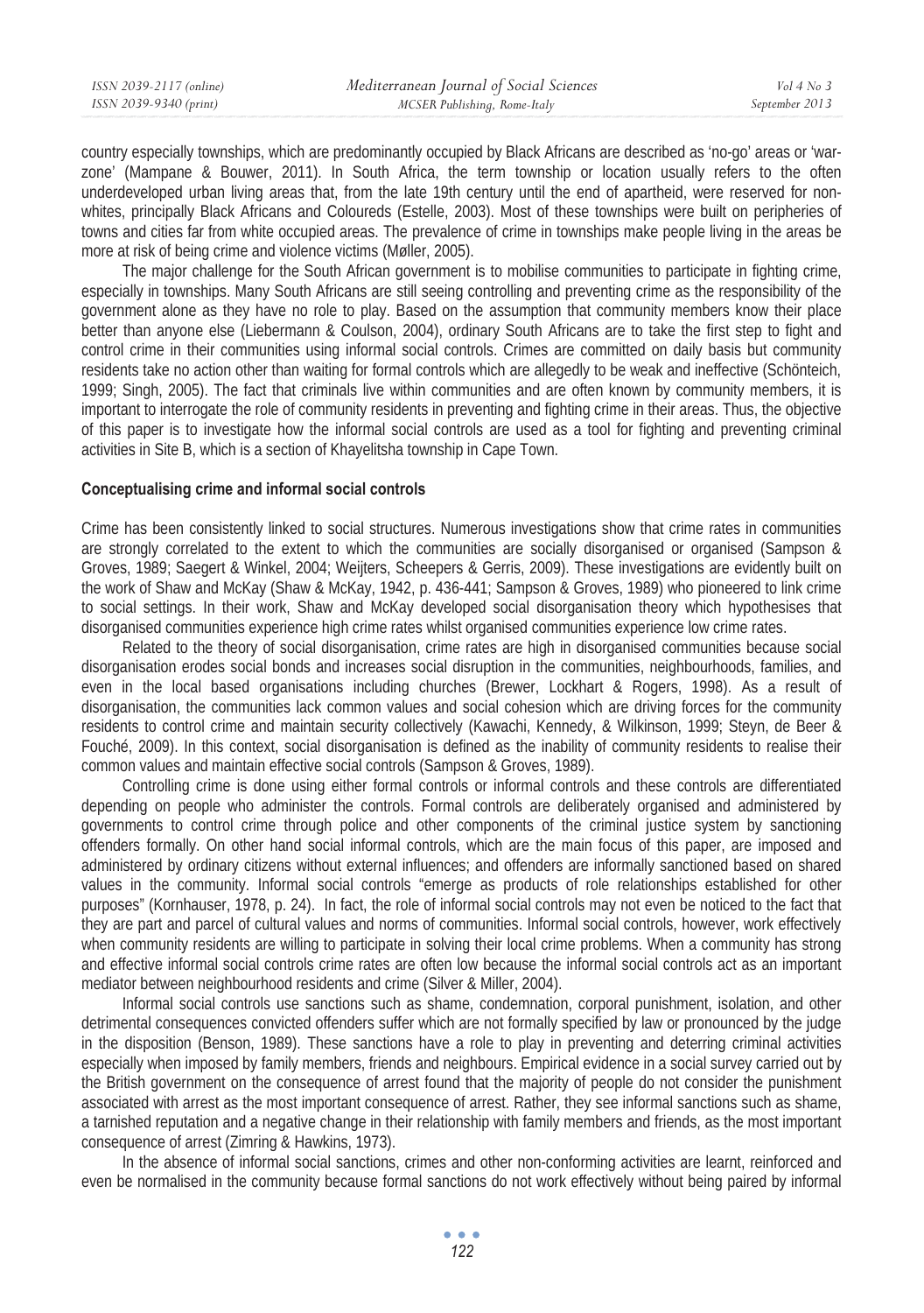social sanctions. Many people may see formal sanctions as the right tools for deterring crime and other deviant behaviours but studies show that formal sanctions and other external institutions do not work effectively within disorganised communities (Bishop, 1984; Fagan & Meares, 2008; Jiang & Lambert, 2009). In fact, informal social sanctions are stronger and more reliable deterrents than formal sanctions. Informal social sanctions can work effectively at their own without involving formal sanctions such as incarceration whilst formal sanctions work well when they are supported by informal sanctions.

The effectiveness of informal social sanctions depends on different factors including low economic status, ethnic heterogeneity, residential mobility, and family disruption (Sampson & Groves, 1989). These factors erode the ability and willingness of community residents to practise informal social controls. Thus, community residents work individually rather than collectively to deter and control criminal behaviours. Residential mobility with a high influx of new-comers for example, acts as a barrier to the development of extensive friendship, kinship, trust, network, and collaboration (Sampson & Groves, 1989). These features of social capital are ingredients of social cohesion which is also a component of social bond and unity. When a community experiences high quality of social capital, its residents are able to control teenage peer groups and other offenders.

Social capital reflects the ability of community residents to achieve common benefits in the sense that all residents share the same actions, motivations, and expected outcomes. It is in this sense that social capital is referred to as a property of groups (Saegert & Winkel, 2004). Social capital is centred on mutual trust, pattern of reciprocity, shared norms and identity (Flora et al., 1997). Communities with higher social capital are more united and work as a team to solve their local problems including crime and other deviant behaviours. Components of social capital such as mutual trust, communalism, reciprocity, and sharing social values enable residents to network and share crime-related information. Ostrom (2000) suggests that social capital provides insight into how individuals deal with problems of collective action. In the same context, Putnam (2000:308) shows that crime rates are high in disorganised communities where there is low social capital.

Sharing information related to crime among community residents reciprocally and freely is crucial to sanction offenders. The effective flow of information, however, is possible if community residents are well-networked among themselves. This is more likely to happen in well-organised communities where residents are homogeneous and their mobility is limited. The limited mobility in a community enables community residents to know, interact and connect to each other very well and this allows information to flow freely (Saegert & Winkel, 2004). Examples of social network members could be family members, business associates, church members, school children, and sports club members.

#### **Research methodology**

This study was conducted in Site B in Khayelitsha, which the biggest township in Cape Town. Site B was selected because is regarded as one of the crime 'hotspot' areas in Khayelitsha (City of Cape Town, 2009). The study involved 45 participants of different roles and responsibilities in the community. The participants include ordinary citizens, community leaders (ward councillors and street committees) and representatives of anti-crime organisations operating in Site B. These organisations include: Khayelitsha Development Forum (KDF), Khayelitsha Security and Safety Forum, South African National Civic Organisation (SANCO), Community Policing Forum (CPF), and the South African Police Service (SAPS). Purposive sampling was employed in this study because it is assumed that individuals chosen for the study would be those who will provide most valuable information (Guarte & Barrios, 2006). This sampling method gave the researchers the flexibility and opportunity to select participants based on their experience and quality of information they possess.

Data of the study was collected in October 2011 using in-depth face-to-face interviews to allow the researchers to probe and deeply understand the extent to which residents of Site B practise informal social sanctions to fight and prevent crime and other non-conforming behaviours. Explanation regarding the objectives and purpose of the study was given to all participants before interviews taking place and participants were informed that they could withdraw from the interviews at any stage. Furthermore, the assurance of confidentiality and anonymity was given to the participants. All interviews were recorded, and then transcribed into word-for-word transcripts which were printed out to allow the researchers to read them and easily understand and identify impressive points in the texts.

To ensure reliability and trustworthiness of the results, the researchers reviewed the research questions which were to be answered in the data analysis. Then each question was linked to every individual's response in order to identify consistencies and differences. After bringing all the data of each question together, the researchers identified categories and themes and labelled them. Finally, patterns and connections within and between categories were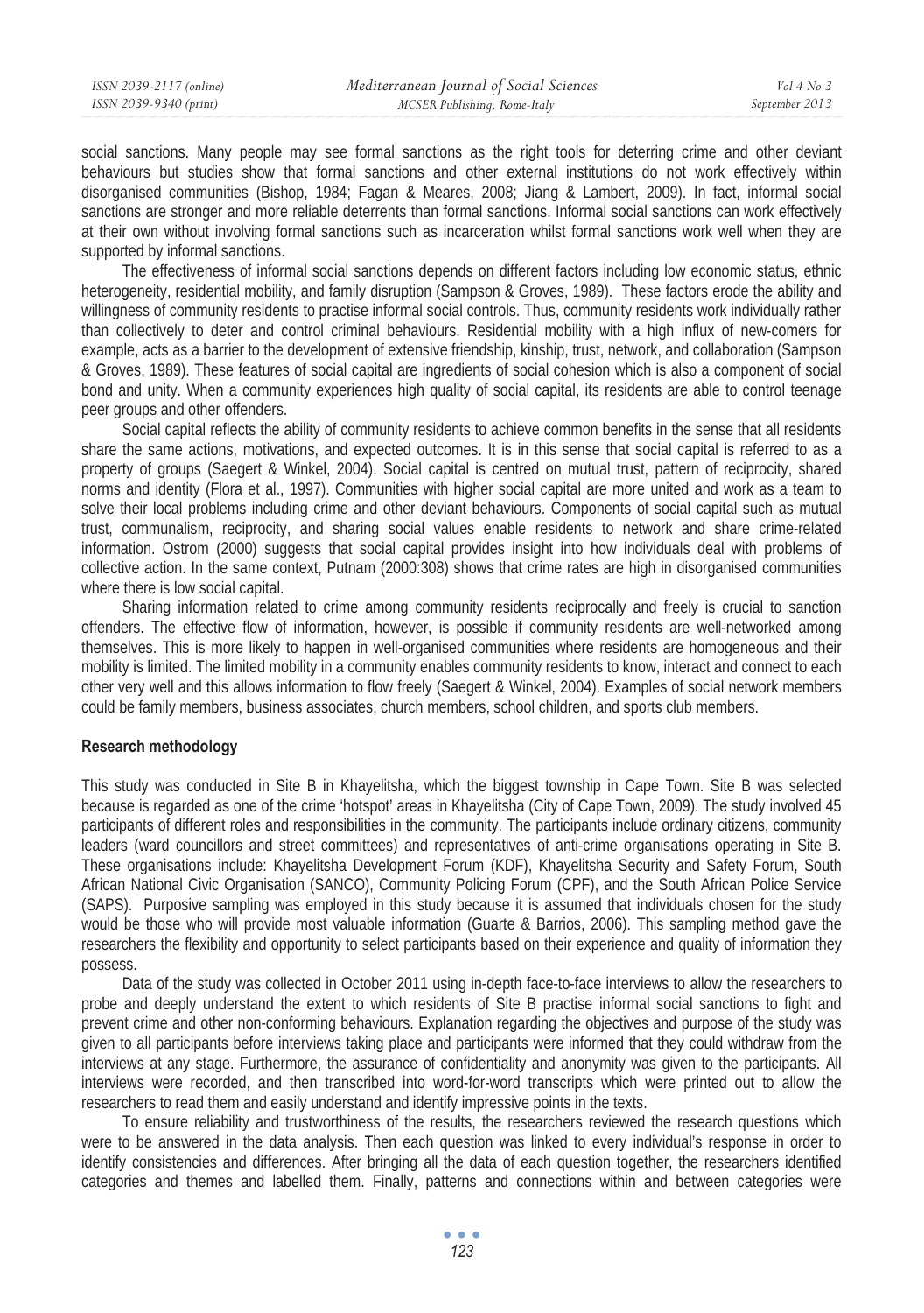identified because such connections were important in understanding and explaining effects and the relationship within and between themes. The researchers interpreted data to provide meanings which may be understood by readers.

### **Results and Discussion**

### *1.1 Individualism: a root cause of ineffective informal social controls in Site B*

The contribution of informal social controls to fighting crime and preventing potential crime in Site B is at minimal level. Residents are reluctant to sanction teenagers and other offenders informally. In the interviews, all participants including the police officers blamed parents for not being responsible in terms of controlling and guiding their children. One participant argued that parents and other community members are no longer controlling children or other offenders as it used to be in the early 1970s or as it is in the rural areas of Eastern Cape where sanctioning offenders is every community member's responsibility irrespective of the relationship between the community member and offenders.<sup>1</sup>

Individuals in Site B commit crimes or show intentions of committing crimes but residents take no action either reporting criminals to the police or sanctioning them. Everyone in the community works individually as was expressed by one of the participants who remarked that …*life in this township is about minding your own business*. The traditional values of communalism, fraternity and collectiveness which are core features of social capital and *ubuntu* have been sacrificed in pursuit of individualism.2 The community lacks the rubric to be used as a tool to sanction offenders and hold offenders accountable. With this individualism it is very difficult for Site B residents to take initiative to prevent and fight criminal activities as Anleu (1998) points out that informal social controls flourish in the communities with little individualism, strong primary relationships, and where extended family retains primary authority.

In addition, a community keeps crime rates low if its members share common values and are willing to work on behalf of others (Sampson & Groves, 1989; Brown, 2001). In the same vein, one prominent participant acknowledged that Site B and the whole Khayelitsha community experiences low level of communalism; and as a result, criminals tend to take advantages of this individuality. The participant commented that: ….*in a divided community, criminals take advantages.* Hence, some participants called all stakeholders to concentrate their efforts and resources so that they can fight crime collectively.

A number of participants stated that people tend to care for only their close family members, relatives and friends. They mentioned that if a person has no close relatives or friends no-one cares for him/her. They further exemplified that if a person is attacked by robbers; people pass or stand aside and watch the incident rather than assisting the victim. This individualism is an indication that Site B community experiences low quality of social capital and *ubuntu* which inculcate unconditional care for everyone. In a community that lives according to the dictates of *ubuntu* rescuing a person from danger does not necessarily require the need to know the person as *ubuntu* is centered on brotherhood, hospitality, and reciprocity (Nussbaum, 2003). Both social capital and *ubuntu* are key features of organised communities and they promote solidarity in controlling and preventing crime.

#### *1.2 Informal sanctions versus formal sanctions*

Data of this study shows that informal social controls conflict with formal sanctions rather than supporting and supplementing each other. It was stated that South African laws are used as a pretext why informal social sanctions are not exercised as deterrent tools. Some participants claimed that the laws strongly condemn the use of informal social sanctions such as corporal punishment as it is regarded as taking laws in their own hands. Discouraging citizens to sanction teenagers and other offenders informally may have negative impacts on crime situation in Site B and the whole South Africa given that formal controls in the country are corrupt, weak and ineffective (Monagham, 2008; Faull, 2011).

Some studies reveal that formal sanctions deter criminal behaviours when work hand in hand with informal social sanctions (Fagan & Meares, 2008; Jiang & Lambert, 2009). The respondents raised a concern that the laws are too soft and protect criminals instead of punishing them. This makes some parents feel that their roles as parents are undermined. One parent expressed his disappointment saying that parents are no longer sanctioning their children because they may be accused for abusing their children while they were disciplining them.

One police officer insisted that allowing and encouraging people to exercise informal sanctions would endanger individuals' lives as residents are likely to take law into their own hands by requiting crime with crime. To show how

<sup>&</sup>lt;sup>1</sup> The majority of Khayelitsha residents migrated from Eastern Cape Province where they were born and raised.<br><sup>2</sup> Literally, ubuntu is translated as collective brotherhood (personhood) and collective morality (Tshoose, 20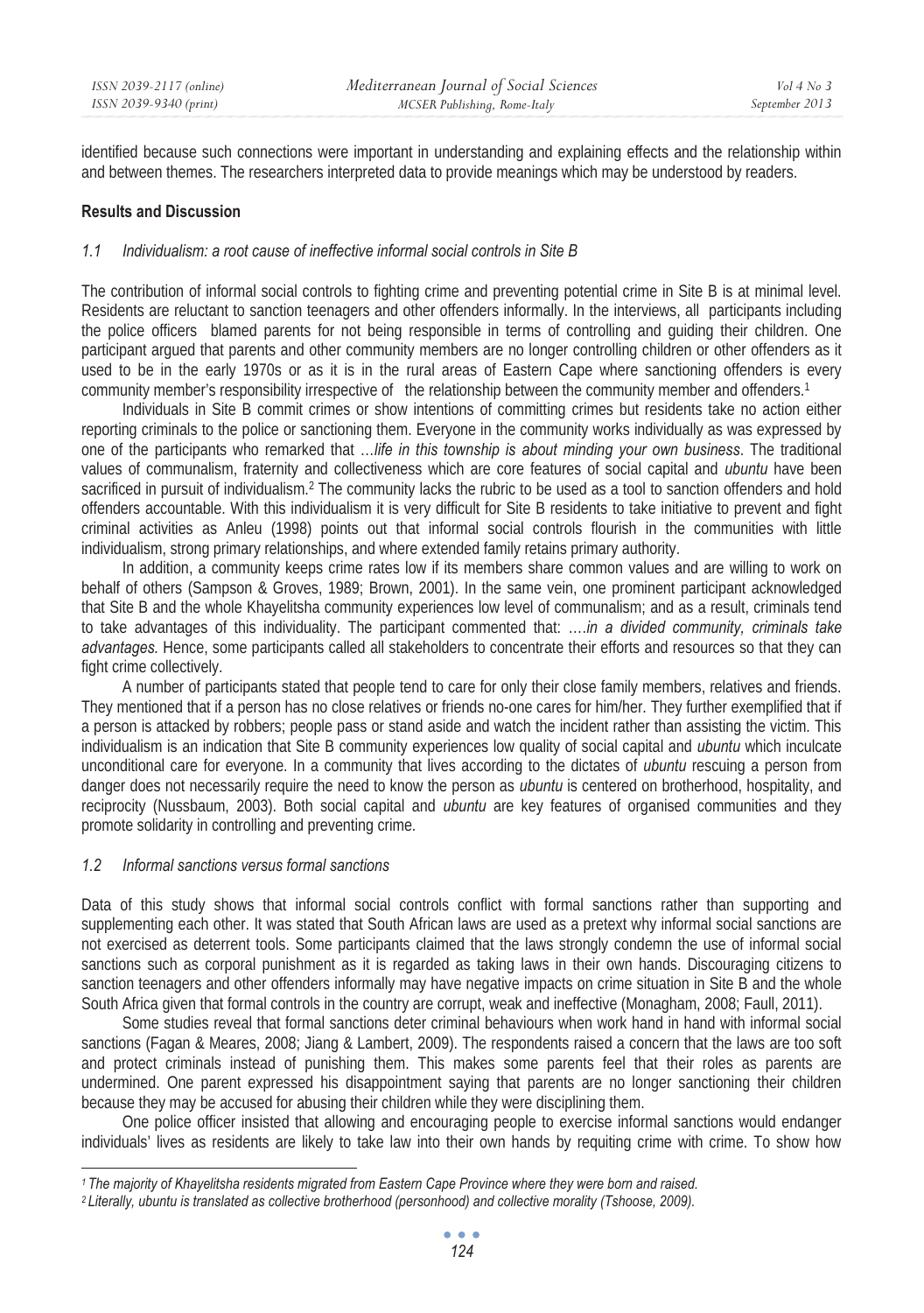| ISSN 2039-2117 (online) | Mediterranean Journal of Social Sciences | Vol 4 No 3     |
|-------------------------|------------------------------------------|----------------|
| ISSN 2039-9340 (print)  | MCSER Publishing, Rome-Italy             | September 2013 |

serious the South Africa laws are against informal social sanctions, the police revealed that traditional courts referred to as '*buntu* courts' in Khayelitsha were banned because their judgment was based on informal justice. In many cases criminal suspects are convicted without enough evidence. The police added that most sanctions offered by '*buntu* courts' are corporal punishments and exceed the crime allegedly committed. Criminal suspects are sometimes killed if police do not intervene. The judges of these courts are normally community elders with little knowledge about laws and the legal system. Their judgment therefore, might be based on their personal feelings and views rather than law.

From a different perspective, it may be argued that '*buntu* courts' and vigilantism would play a crucial role in reducing and preventing crime in the sense that the South African criminal system is allegedly ineffective (Singh, 2005; Faull, 2011). In line with this argument, some participants affirmed that there are incidents where residents have to punish criminal suspects before the police arrive otherwise the police would protect the suspects. In fact, the participants blamed police and laws for protecting and favouring criminals instead of punishing them. One participant described South African prisons as hotels claiming that criminals eat nice food and get the opportunity to make money while they are in prisons.

Besides the '*buntu* courts', vigilantes are also accused of taking law in their own hands. Vigilantes are groups of few community members who are self-appointed to protect their areas against criminal activities including robbery and theft. This vigilantism approach, also known as 'street justice', metes out ruthless punishments. Killing criminal suspects using the 'necklace' (a burning tyre around the crime suspect's neck) is the most popular punishment used in vigilantism as echoed by a number of participants.

One participant emphasised that burning criminal suspects alive or killing them using other methods is the ultimate way of fighting crime in the community since the criminal justice system, including the South African Police Services (SAPS), failed to do their work. It was mentioned that, in the whole Khayelitsha community, at least three criminal suspects are being 'necklaced', killed using another method, or sjambokked, chased away from their families or from the community every month. Community members hold a belief that vigilantism would reduce criminal activities but vigilantism increases crime rates as it pays crime with crime, and it violates human rights and undermines the rule of law (Valji & Harris, 2003).

#### **Conclusion**

Despite some vigilantism events taking place in Site B and elsewhere in Khayelitsha community, informal social controls are generally too weak to deter crimes and other deviant behaviours. Some residents are reluctant to prevent offenders from committing crime even if crimes are committed in their presence, the residents still take no action.

. Instead, the residents show unconcerned and stand aside watching crime happening as spectators or they continue their activities as expressed by some of the participants that they continue with their businesses if they see crime taking place. This lack of reactions to crime indicates high degree of individualism in Khayelitsha community. Crime cannot be prevented by few individuals rather by collective efforts and willingness of all community members especially parents given that most of the crimes are committed by teenagers and young adults who are still living with their parents.

In fact, a number of participants blamed parents for failing to take responsibility of controlling and guiding their children as parents. However, parents also blame the South African laws for not allowing parents to sanction their children. Blaming the South African laws for protecting offenders may be regarded as a pretext to both parents and other community members because some informal social sanctions such as condemnation, shame, and isolation are not criminalised in South Africa. Rather lack of solidarity and unity among residents of Khayelitsha community is the major reason why informal social controls are weak and hardly exercised by the residents.

Another root cause of the failure of informal social control is the reliance on formal controls which are administered by external agency (the criminal justice system). Citizens expect the criminal justice system especially police to control and prevent all criminal activities as the police is available everywhere all the time in the community controlling or monitoring criminals. There is nothing wrong for citizens to rely on the criminal justice system but the problem of this reliance is the ineffectiveness and inefficiency of some departments of the South African criminal justice system. The criminal justice system itself cannot fully combat the current high crime rates in Khayelitsha and other parts of the country. Hence, collaboration between the criminal justice and community members in fighting and preventing crime in the country is recommended. Future research can investigate the consequences of using informal social controls, such as buntu courts and vigilantes, as methods of crime prevention in Khayelitsha and other communities.

#### **References**

Anleu, S. L. R. (1998). The role of civil sanctions in social control: a socio-legal examination. *Crime Prevention Studies*, 9, 2-43.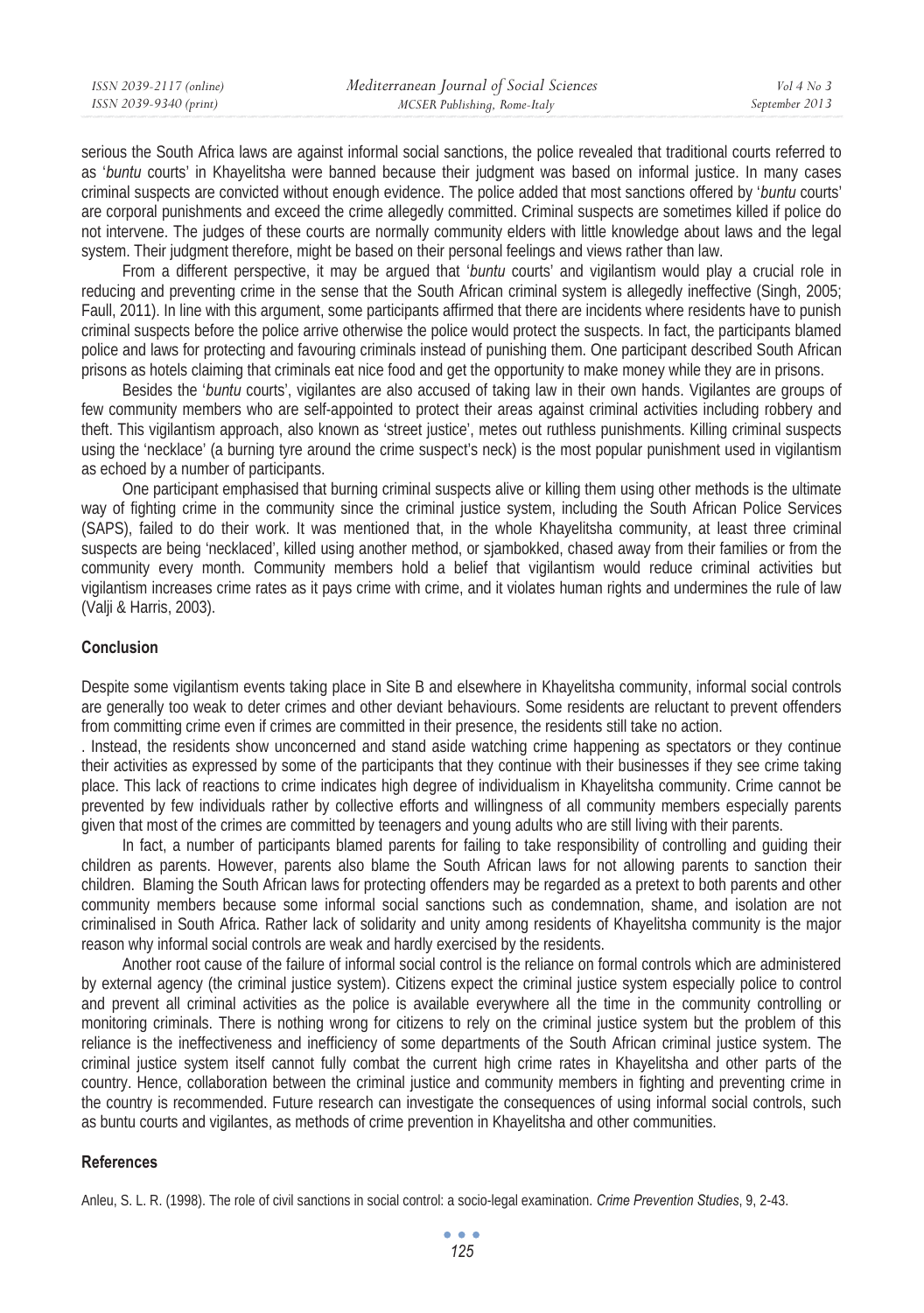Benson, M. L. (1989). The influence of class position on the formal and informal sanctioning of white-collars offenders. *The Sociological Quarterly*, 30(3), 465-479.

Bishop, D. M. (1984). Legal and extralegal barriers to delinquency. *Criminology*, 22(3), 403-419.

- Brewer, J. D., Lockhart, B. & Rogers, P. (1998). Informal social control and crime management in Belfast. *The British Journal of Sociology*, 49(4), 570-585.
- Brown, K. V. (2001). The determinants of crime in South Africa. *The South African Journal of Economics*, 69(2), 269-299.
- City of Cape Town (2009). Khayelitsha urban upgrading programme launched. [Online] Available: http://www.capetown.gov.za /en/Pages/Khayelitshaurbanupgradeproegrammelaunched.aspx (November 24, 2011).
- De Wet, C. (2003). Eastern Cape educators' perceptions of the causes and the scope of school violence. *Acta Criminologica*, 16(3), 89- 106.
- Dissel, A. (1997). Youth, street gangs and violence in South Africa. Centre for the Study of Violence and Reconciliation (CSVR). [Online] Available: http://www.csvr.org.za/wits/papers/papganga.htm (August 23, 2011).
- Estelle, E. (2003). Poverty shocker for Cape townships. [Online] Available: http://www.101.co.za/news/south.africa/poverty-shocker-forcape-townships-1,1150710 (June 26, 2013).
- Fagan, J., & Meares, T. L. (2008). Punishment, deterrence and social control: the paradox of punishment in minority communities. Yale law School, Faculty Scholarship Series Paper 527. [Online] Available: http://moritzlaw.osu.edu/osjcl/Articles/Volume6\_1?Fagan-Meares-PDF.pdf (May 23, 2011).
- Faull, A. (2011). Corruption in the South African Police Service: civilian perceptions and experience. Institute for Security Studies (ISS), Paper 226. November 2011.
- Flora, J. L. et al. (1997). Entrepreneurial social infrastructure and locally initiated economic development in the non metropolitan United States. *The Sociological Quarterly*, 38(4), 623-645.
- Guarte, J. M., & Barrios, E. B. (2006). Estimation under purposive sampling. *Communications in Statistics Simulation and Computation*, 35(2), 277-284.
- Jiang, S., & Lambert, E. G. (2009). Views of formal and informal crime control and their correlates in China. *International Criminal Justice Review*, 19(1), 5-24.
- Kawachi, I., Kennedy, B. P., & Wilkinson, R. G. (1999). Crime: social disorganization and relative deprivation. *Social Science and Medicine*, 48(6), 719-731
- Kornhauser, R. R. (1978). *Social Sources of Delinquency*. Chicago: University of Chicago Press.
- Liebermann, S., & Coulson, J. (2004). Participatory mapping for crime prevention in South Africa local solutions to local problems. *Environmental and Urbanisation*, 16(2), 125-134.
- Mampane, R., & Bouwer, C. (2011). The influence of township schools on the resilience of their learners. *South African Journal of Education,* (31), 114-126.
- Møller, V. (2005). Resilient or resigned? Criminal victimization and quality of life in South Africa. *Social Indicators Research*, 72(3), 263- 317.
- Monagham, R. (2008). Community-based justice in Northern Ireland and South Africa. *International Criminal Justice Review*, 18(1), 83- 105.
- Nleya, N., & Thompson, L. (2009). Survey methodology in violence prone Khayelitsha, Cape Town, South Africa. *IDS (Institute of Development Studies) Bulletin,* 40(3), 50-57.
- Nussbaum, B. (2003). *Ubuntu* and business …. Reflections and questions. *Perspectives,* 17(3), 1-16.
- Ostrom, E. (2000). 'Social capital: a Fat or Fundamental Concept?', in P. Dasgupta and I. Seragilden (Eds.), '*Social Capital: a Multifaceted perspective*.' Washington DC: World Bank.
- Palmary, I., & Moat, C. (2002). Preventing criminality among young people. Centre for the Study of Violence and reconciliation (CSVR), December 2002. [Online] Available: http://www.csvr.org.za/docs/crime/preventingcriminality.pdf (March 12, 2012).
- Pelser, E. (2008). Learning to be lost: youth crime in South Africa. Discussion Paper for the HSRC Youth Policy Initiative, Reserve Bank, Pretoria, 13 May 2008. Centre for Justice and Crime Prevention. [Online] Available: http://www.hsrc.ac.za/Document-2774.phtml (June 10, 2011).
- Putnam, R. D. (2000). '*Bowling Alone: the Collapse and Revival of American Community*.' New York: Simon & Schuster.
- Saegert, S., & Winkel, G. (2004). Crime, social capital, and community participation. *American Journal of Community Psychology*, 34(3/4), 219-233.
- Sampson, R. J., & Groves, W. B. (1989). Community structure and crime: testing disorganisation theory. *The American Journal of Sociology*, 94(4), 774-802.
- Schönteich, M. (1999). Assessing the crime fighters: the ability of the criminal justice system to solve and prosecute crime. Institute for Security Studies (ISS), Occasional Paper No. 40, September 1999. [Online] Available: http://www.iss.org.za/uploads/paper40.pdf (July 25, 2011).
- Shaw, C.R., & Mckay, H.D. (1942). *Juvenile Delinquency and Urban Areas.* Chicago: The University of Chicago Press.
- Silver, E., & Miller, L. L. (2004). Sources of informal social control in Chicago neighborhoods. *Criminology*, 42(3), 551-583.
- Singh, D. (2005). Restoring to community justice when state policing fails: South Africa. *Acta Criminologica*, 18(3), 43-50.
- Steyn, J., de Beer, M., & Fouché, H. (2009). In anticipation of the 2010 Soccer World Cup in South Africa: occurrence of street robberies on Durban's "Golden Mile". *Acta Criminologica*, 23(3), 98-117.